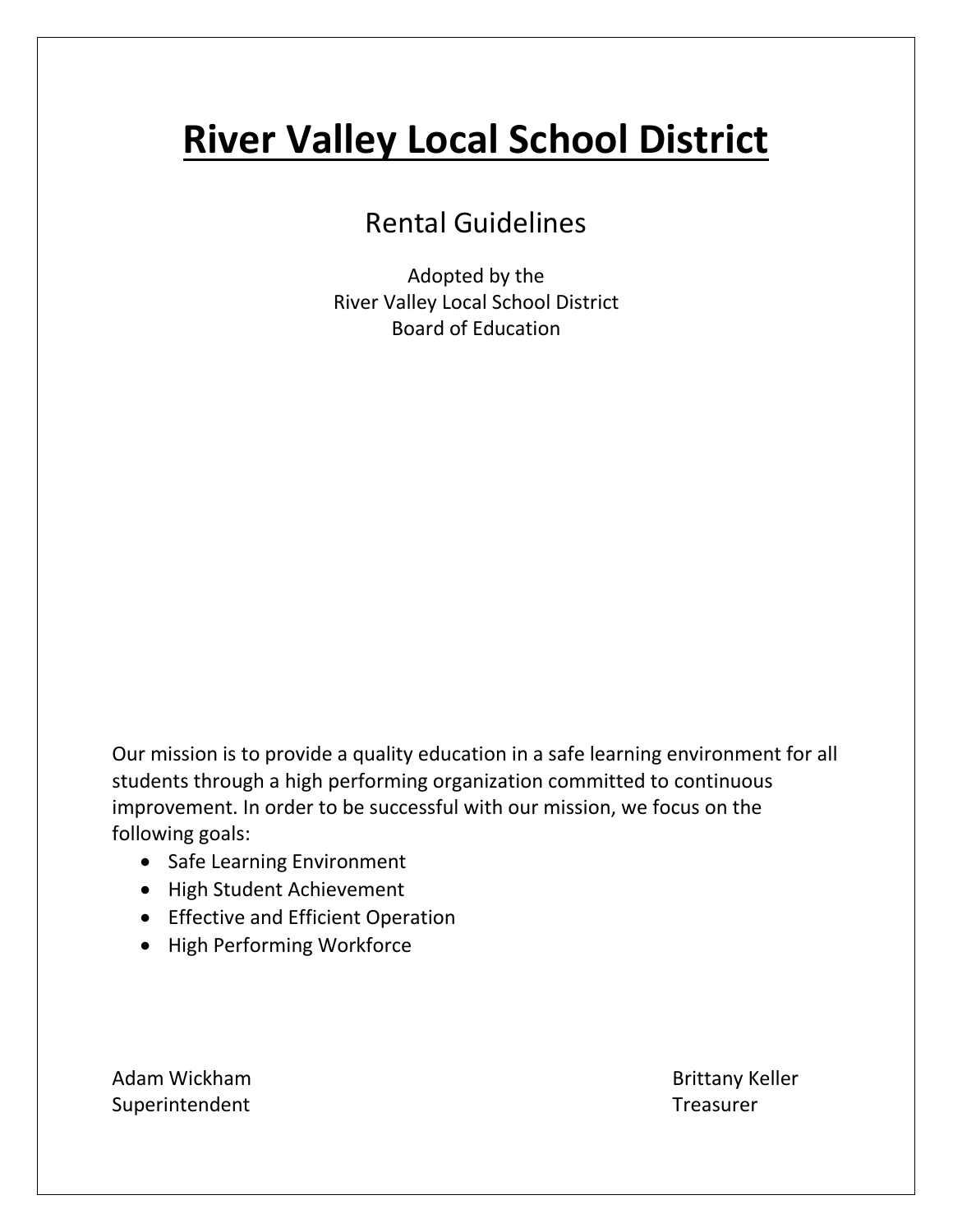#### **Policy and Procedure**

River Valley Local School District takes great pride in the facilities our community has provided for educating the youth of our District. The facilities and operations departments maintain and clean our buildings and athletic facilities with an enormous amount of pride. It is the mission of these departments to provide an optimal environment for all learning situations.

As a service to the community, River Valley Local School District and the River Valley Local School District Board of Education members welcome and invite organizations to use the facilities. The philosophy of the Board of Education is to make facilities available to the public when such use does not conflict with the instructional or school-related activities of the District.

All facilities are scheduled through the building principals and/or the athletic director. Prospective renters will need to complete a building use request form and submit it to the building principal for review. The principal will determine if a conflict in usage exists, and if necessary, can offer alternate possibilities for your event.

To assure sound economic practices, a fee schedule has been established for all facilities. The fees cover operations and maintenance costs, so that educational funds are not required to subsidize facility usage.

The River Valley Local School District Board has adopted the following procedures and guidelines to assist in administering the rental of the buildings and athletic facilities. Your responsibility in using these facilities, is to respect, protect and to help care for school property and equipment.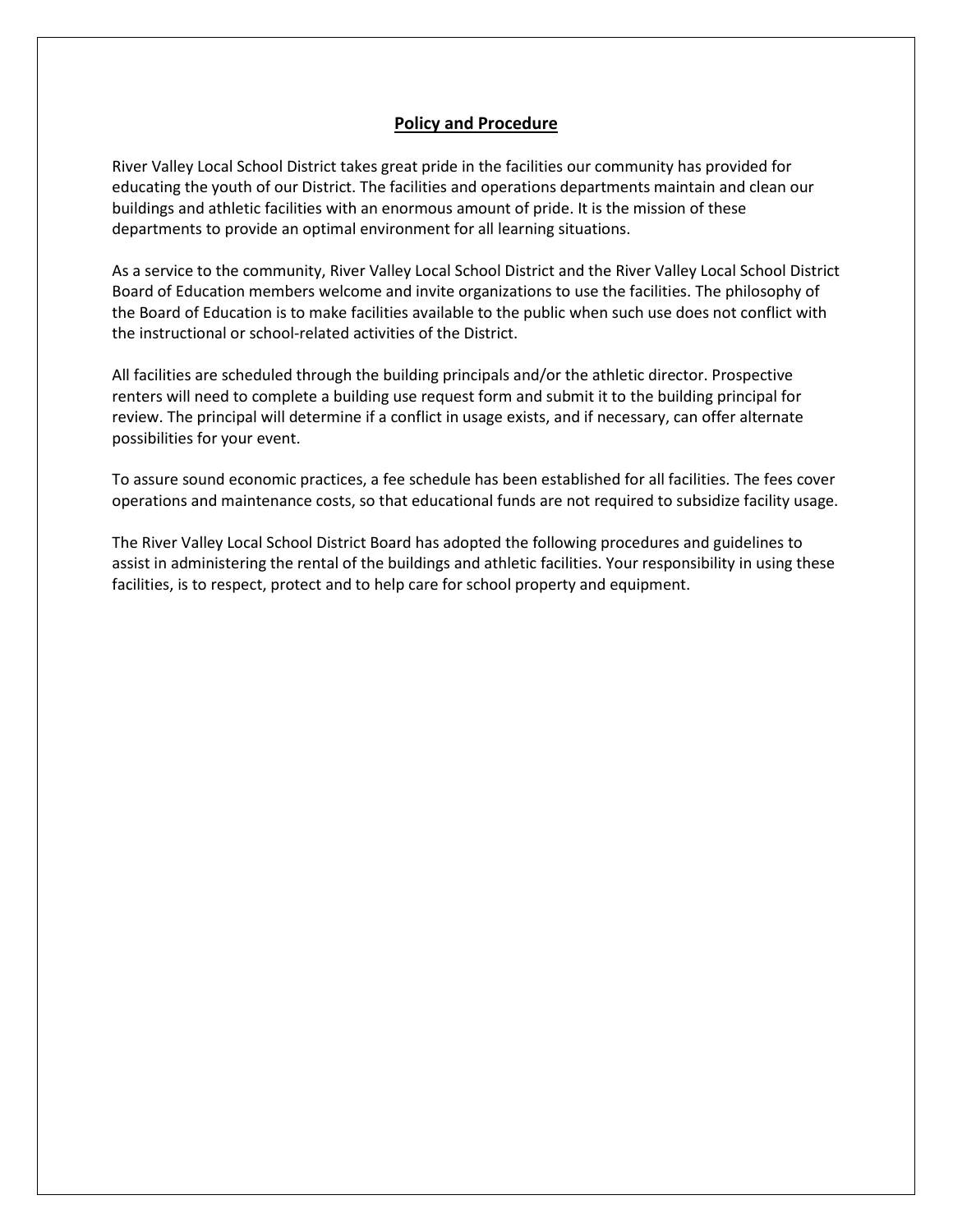# **Use of District Facilities**

#### Applications

- 1. Any organization desiring to use District facilities must submit a building use request form to the building principal. The building principal will then review the application in respect to the date, time and other arrangements and will provisionally approve or deny the use of school facilities on the basis of Board Policy.
- 2. Charges for school personnel shall be based on the appropriate rate of pay (with benefits) for persons in the respective job classification (Custodian, Food Service Manager, Supervisor, etc.) whenever extra pay for school employees is required as a result of the use.
- 3. Please note that prior to final approval for any event by the Superintendent or designee, each applicant must provide proof of liability insurance naming Board of Education- River Valley Local School District as an additional insured under the policy with minimum liability limits of \$1,000,000 per occurrence. In addition, a signed Hold Harmless Clause must be submitted.

Certificate should read: Board of Education- River Valley Local School District 197 Brocklesby Road Caledonia, OH 43314

- 4. The District reserves the right to demand sufficient time for full investigation, notice and arrangements of all request for the use of school facilities and reserves first claim to the use of its own property. Cancellations may be issued with or without due notice. All approvals are to be granted with this understanding.
- 5. In no case will those who have been granted permits assign, transfer, sublet or charge a fee to others for the use of school property.

#### Ineligible users

Groups or persons will not be granted permits when the request is for activities that are in conflict or competition with District programs or not authorized by Board policy. The District will not approve a facility rental for gun shows or any weapon show or markets as well as any groups such as hate groups (whether or not they have stated membership limitations), hacker conventions, groups promoting plagiarism, or those that are pervasively vulgar or promote imminent lawless action.

#### Regulations

- A. Users must take reasonable steps to ensure orderly behavior and will be responsible for paying for all damage associated with their use of the facility or equipment.
- B. In order to ensure a safe, orderly environment, all persons on District grounds are expected to abide by applicable laws, local ordinances, Board policies and building regulations.
- C. No person on District property may assault, strike, threaten, menace or use improper, indecent or obscene language toward a volunteer, teacher, instructor, athletic official, other employees of the schools or students, including but not limited to any person engaged in the conduct of school-sponsored business or activities.
- D. The District reserves the right to request payment of estimated fees in advance.
- E. Smoking and the use of tobacco substitute products is prohibited in accordance with District Board Policy. Alcoholic beverages and controlled substances will not be permitted on District property at any time. All users are responsible for complying with these regulations.
- F. Only authorized animals, including "service animals" required for use by a person with a disability, may visit school premises at any time. The District may have a service animal removed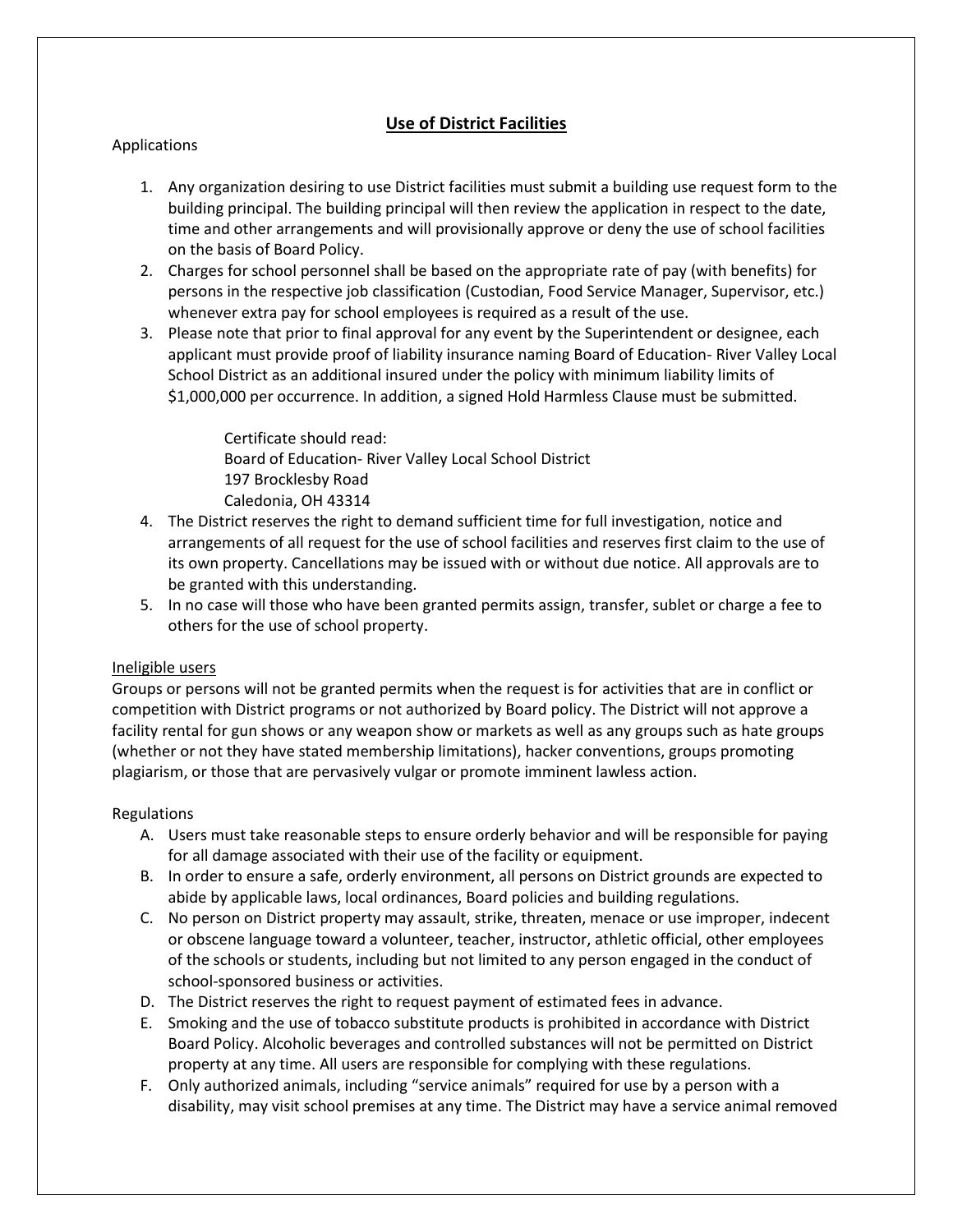from the school premises if the animal is out of control and the animal's handler does not take effective action to control it or the animal is not housebroken. The District is not responsible for the care or supervision of a service animal. The service animal is allowed to accompany its human in all areas the human is permitted to go.

- G. Decorations must be fireproof and shall be erected and taken down in a manner not destructive to District property. Decorations are subject to the approval of the building Resource Manager. The use of candles or open flames are not permitted to be used within the District building.
- H. The use of any materials on floors or other parts of the building is strictly prohibited without specific approval in writing from the building.
- I. Use of stages, furniture and equipment must be arranged in advance and may require building personnel to operate said equipment. Additional custodial services required for work not done satisfactorily will be paid for by the renting group. Arrangements must be made with the building for use of any special or extra equipment. Charges for equipment, if any, will be indicated on the Rental Permit.
- J. No unauthorized methods of obtaining funds, including any form of gambling, are permitted in District buildings or on District grounds.
- K. A school custodian shall be on duty whenever a facility is being used except as exempted by District Administration. The custodian will render custodial assistance in handling furniture and equipment and will be responsible for seeing that the facility or facilities are left in good order after the activity is over. The custodian's overtime, including prep-time and/or clean-up time, will be charged at the appropriate hourly rate including benefits. Food-service personnel shall be required, in addition, when kitchen facilities are requested.
- L. Responsibility for enforcement of rules and regulations concerning use of District facilities rests with the user group/organization, and any infractions of the above regulations may be grounds for refusing to grant subsequent requests for the use of District facilities.
- M. Corridors, exits and stairways must be free of obstructions at all times. Spectators must never stand or sit so they block exits, stairways or aisle ways.
- N. The District will not be responsible for any loss or damage of valuables or personal property.
- O. Non-marking gym shoes must be worn when using any gymnasium floor.
- P. A request to use the P.A. system or scoreboard must be noted on the rental application. If permission is granted to use the P.A. system and/or scoreboard, a River Valley Board of Education employed technician will be hired to operate the equipment. The renter is responsible for paying for this additional labor cost.
- Q. Gaffers tape and spike tape only may be used in the auditorium. There will be no staples, nails, tacks, pushpins, safety pins, tape, etc., used to hang any items on the seats, walls, drapes or cyclorama.
- R. Anything brought in by the renters will need to be taken out before we can determine that the facility is clean and acceptable. If the renter leaves before this, the renter will be charged an additional custodial fee for removing items and/or cleaning up the mess left behind by the renter.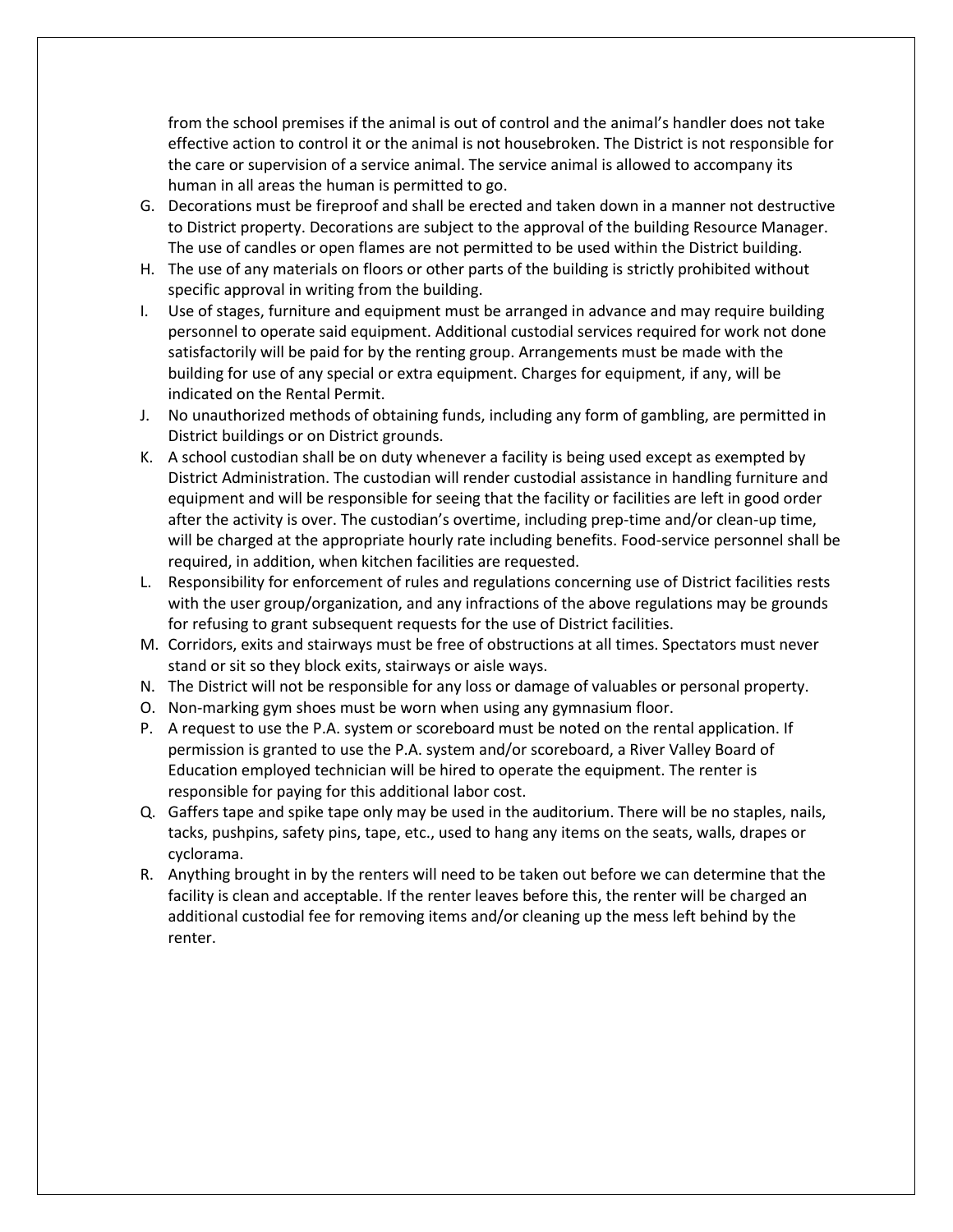# **Fee for Use of District Buildings**

- A. The District reserves the right to request a personal guarantee, payment or down payment of estimated fees in advance for Groups I and II. In all other cases, final payment will be made to the Office of Treasurer within (30) business days after the invoice date. The person affixing his or her signature on the contract as the responsible representative of the renting group or organization must have the authority to act on behalf of the group or organization and assumes these risks and liabilities in the name of the group or organization.
- B. Users falling within Group III, must submit payment in full within 30 days prior to the event.
	- a. An estimation of the cost for rental of the District facility will be calculated. This estimate will include all applicable fees set forth on the rate schedule herein. Rental rates are subject to change.
	- b. If the actual costs incurred by the School Board in renting the District facility are more than the estimated cost, then the rental group will be charged for the additional amount. If the actual costs incurred by the School Board is less than the estimated cost, then the rental group will be reimbursed for the overcharge.
- C. All organizations or persons granted the use of schools shall assume the following charges are indicated, and the cost of such additional staff services (including custodial or kitchen personnel) as may be required.
- D. Make all checks payable to: River Valley Local School District
- E. Remit payment to:

River Valley Local School District Office of Treasurer 197 Brocklesby Road Caledonia, OH 43314

#### Kitchen- Cafeterias

Arrangements must be made with the Food Service Assistant Director for kitchen use, equipment, supervision and extra help. Charge for Food Service personnel shall be made according to the Special Services Fee Schedule.

Any request for the use of kitchen facilities must:

- Be part of the contract
- Have the approval of appropriate Food Services personnel
- Be supervised by an employee of the Food Service Department

Any food served must be prepared by a licensed caterer, or renter must have a temporary food license for each event, issued by the Department of Health. Catering services are available through the Food Service Department.

For kitchen/cafeteria arrangements (including catering) call: Jenny Kitts at (740) 361-6122.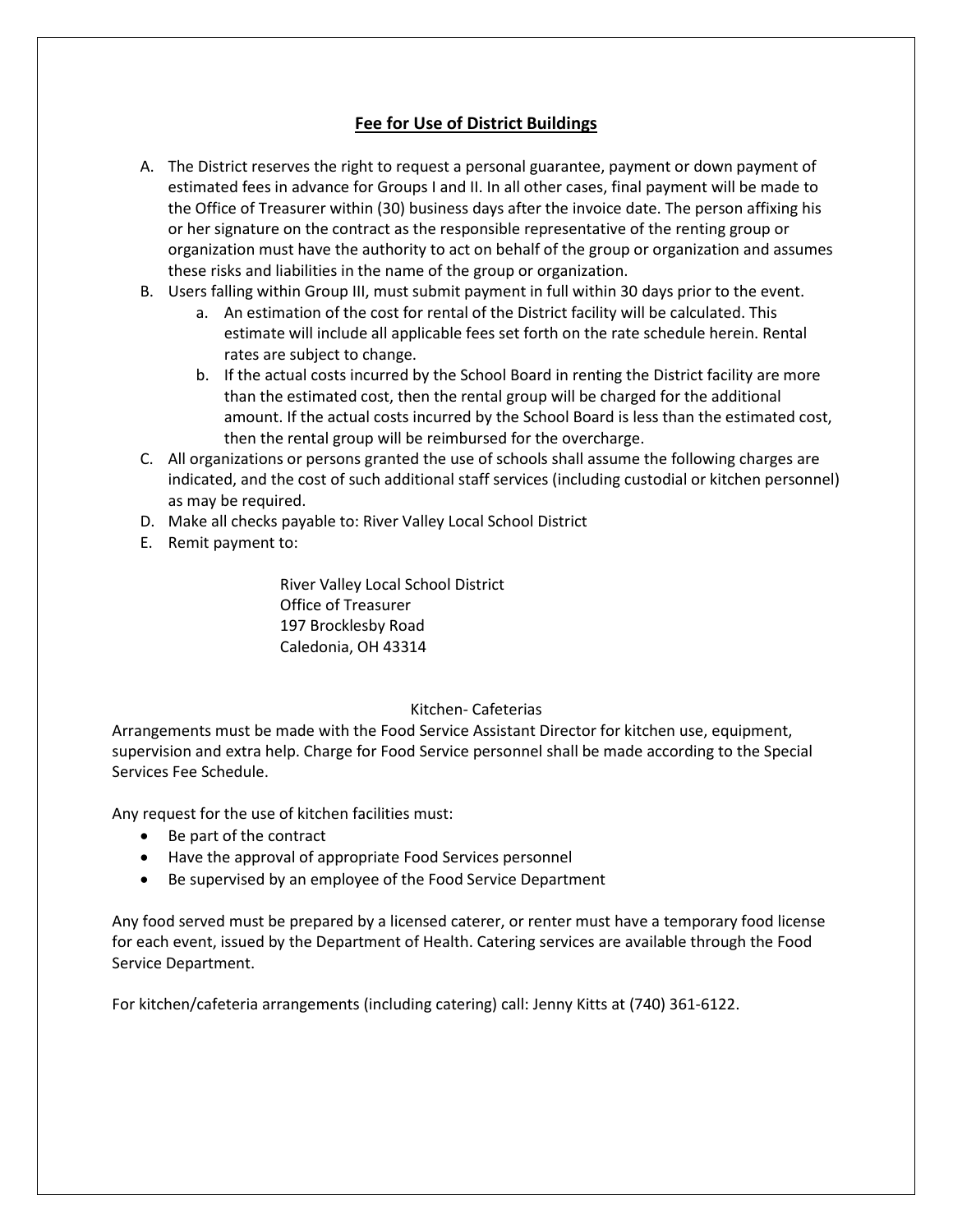### **Rental Group Categories**

#### Group I

Definition: a non-profit community group within the boundary of River Valley Local School District whose activities are River Valley Local School District student related or whose benefits go to charity, community projects or River Valley Local Schools.

Examples: PTA/PTO Groups, School Booster Groups, Inter-school Clubs, Scouts, Political Groups, Municipal Groups, and Senior Citizen Groups, etc.

#### Group II

Definition: a non-profit or profit-making group within the boundary of River Valley Local School District whose benefits go to the organization.

Examples: Religious, Civic Band/Symphony, Local Group/Business Recreation, Vocal Groups, Theater Groups and Local Dance Recitals.

#### Group III

Definition: a non-profit or profit-making group whose main office or manufacturing facility is not within the River Valley Local School District. (Intended use is for general meetings, employee in-service, training or recreation) Groups are not permitted to rent District facilities as a platform for running a business.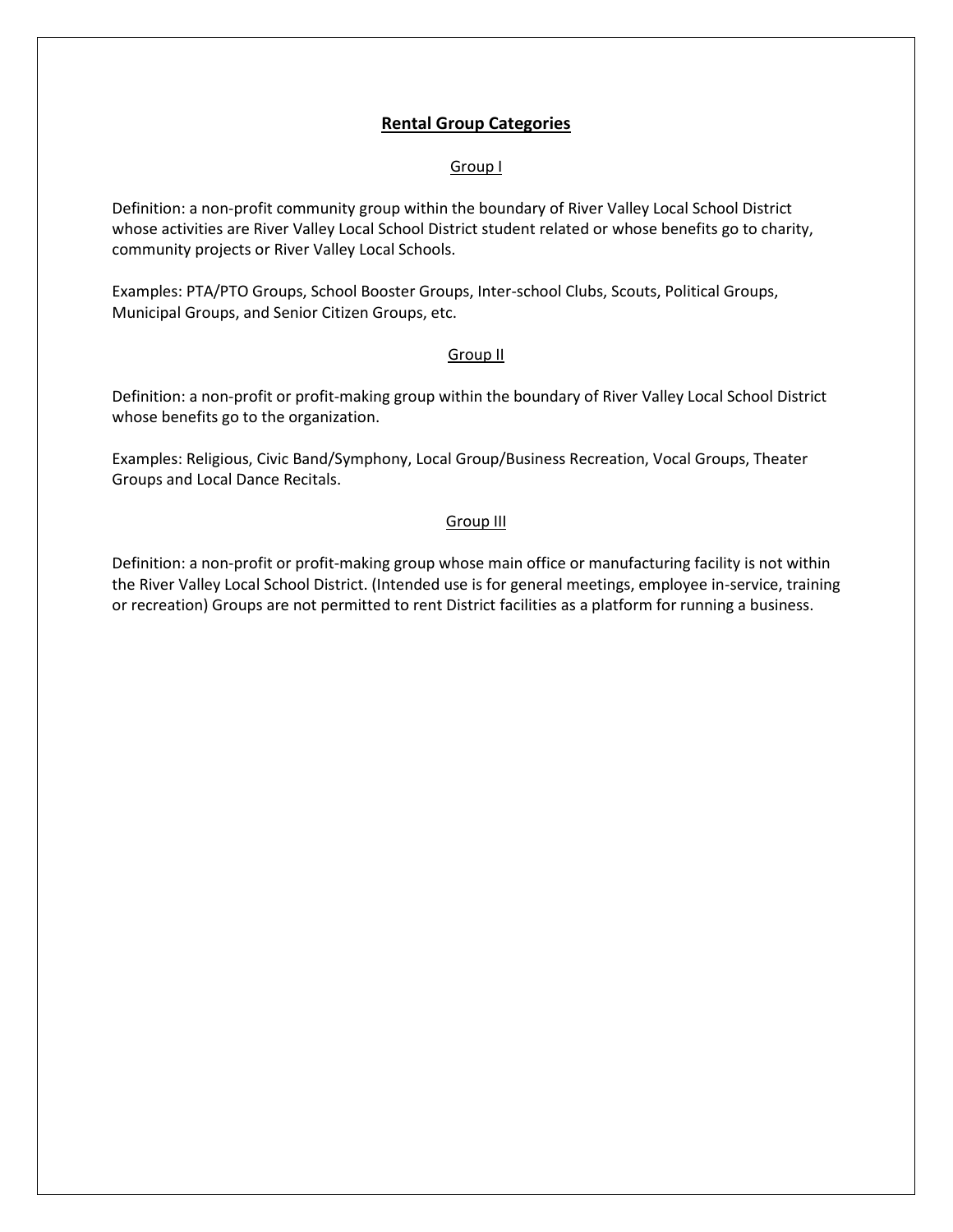# **Rental Group Fees**

| <b>Elementary Buildings</b>            | Group I        | <b>Group II</b> | Group III        |
|----------------------------------------|----------------|-----------------|------------------|
| Gymnasium                              | N/C            | \$10            | \$50             |
| Kitchen & Dining Room                  | N/C            | \$40            | \$60             |
| Dining Room Only                       | N/C            | \$30            | \$40             |
| Classroom                              | N/C            | \$20            | \$30             |
| Other                                  | N/C            | \$20            | \$30             |
|                                        |                |                 |                  |
|                                        |                |                 |                  |
| <b>High School &amp; Middle School</b> | <b>Group I</b> | <b>Group II</b> | <b>Group III</b> |
| Gymnasium                              | N/C            | \$150           | \$250            |
| Kitchen (3)                            | N/C            | \$75            | \$125            |
| Cafeteria/Commons                      | N/C            | \$100           | \$200            |
| Auditorium (1)                         | N/C            | \$150           | \$250            |
| Auditorium with lights, sound (2)      | N/C            | \$300           | \$400            |
| Classroom                              | N/C            | \$50            | \$75             |

- 1. Includes podium and one microphone. (requires student representative present for Group I renters; requires House Manager present for Group II and Group III renters)
- 2. Use of sound system and lights. (requires House Manager and Technical Personnel)
- 3. Kitchens require approval from RVLS Food Services and appropriate staff.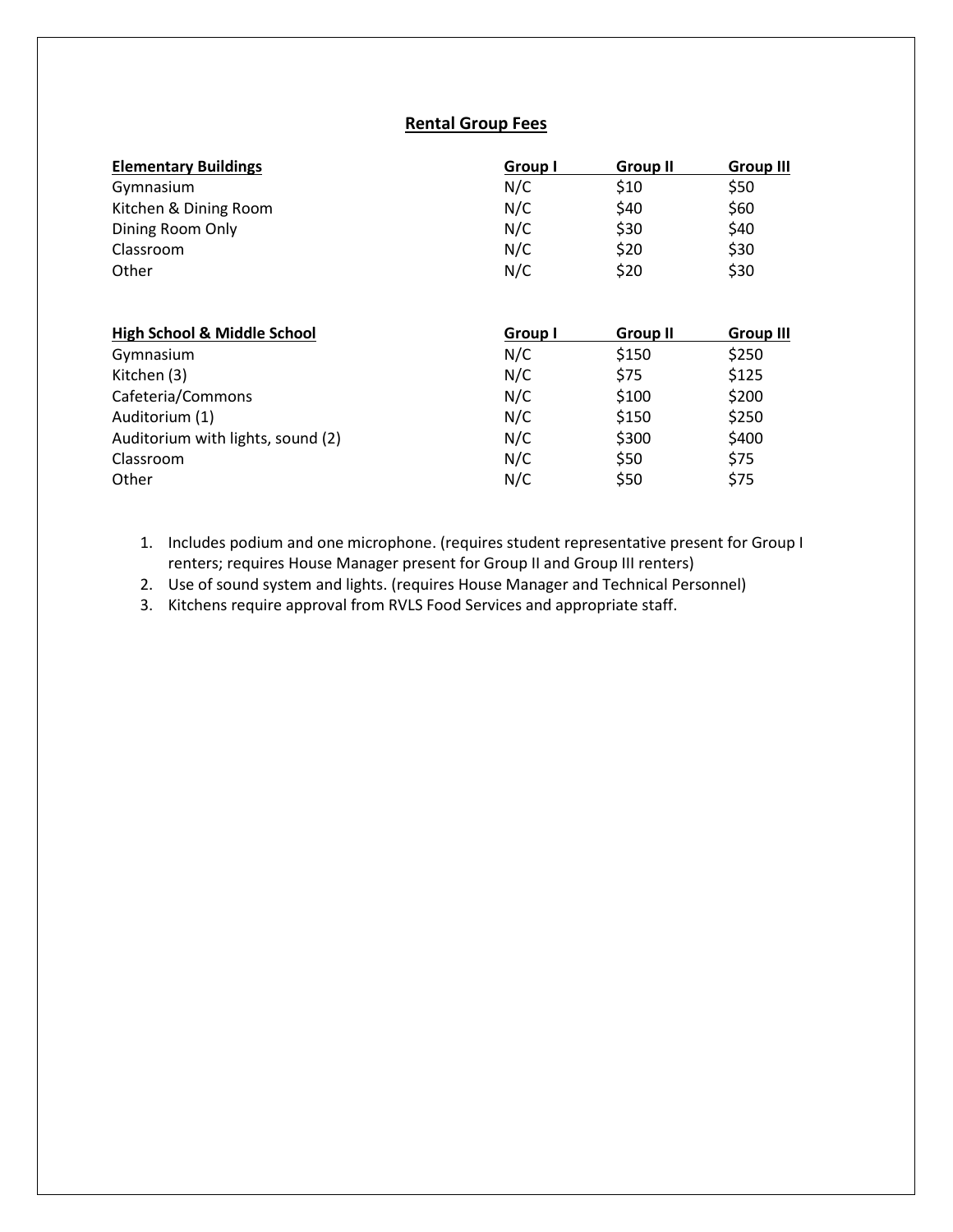# **RIVER VALLEY LOCAL SCHOOL DISTRICT SCHOOL BUILDINGS RENTAL CONTRACT**

|                                                                                                                                                                                                                                                                           | If yes, how much? ______________________                                                                                                            |  |  |  |
|---------------------------------------------------------------------------------------------------------------------------------------------------------------------------------------------------------------------------------------------------------------------------|-----------------------------------------------------------------------------------------------------------------------------------------------------|--|--|--|
| Number of Persons Expected at Event: ________________                                                                                                                                                                                                                     | Will you have concessions? __________                                                                                                               |  |  |  |
|                                                                                                                                                                                                                                                                           |                                                                                                                                                     |  |  |  |
|                                                                                                                                                                                                                                                                           |                                                                                                                                                     |  |  |  |
|                                                                                                                                                                                                                                                                           | Hours Requested ____________                                                                                                                        |  |  |  |
|                                                                                                                                                                                                                                                                           | Hours Requested ______________                                                                                                                      |  |  |  |
|                                                                                                                                                                                                                                                                           |                                                                                                                                                     |  |  |  |
|                                                                                                                                                                                                                                                                           |                                                                                                                                                     |  |  |  |
| Our Group/Organization possesses liability insurance:                                                                                                                                                                                                                     |                                                                                                                                                     |  |  |  |
|                                                                                                                                                                                                                                                                           |                                                                                                                                                     |  |  |  |
| Rental Fee:                                                                                                                                                                                                                                                               |                                                                                                                                                     |  |  |  |
| High School/Middle School:<br>Gymnasium _____________________<br>Kitchen ______________________<br>Cafeteria/Commons __________<br>Auditorium ____________________<br>Classroom _____________________<br>Custodian ____________________<br>Food Service Personnel _______ | <b>Elementary Building:</b><br>Kitchen & Dining Room _____________<br>Dining Room Only _____________________<br>Food Service Personnel ____________ |  |  |  |
| Total Fees Due _______________                                                                                                                                                                                                                                            | Total Fees Due _________________________                                                                                                            |  |  |  |